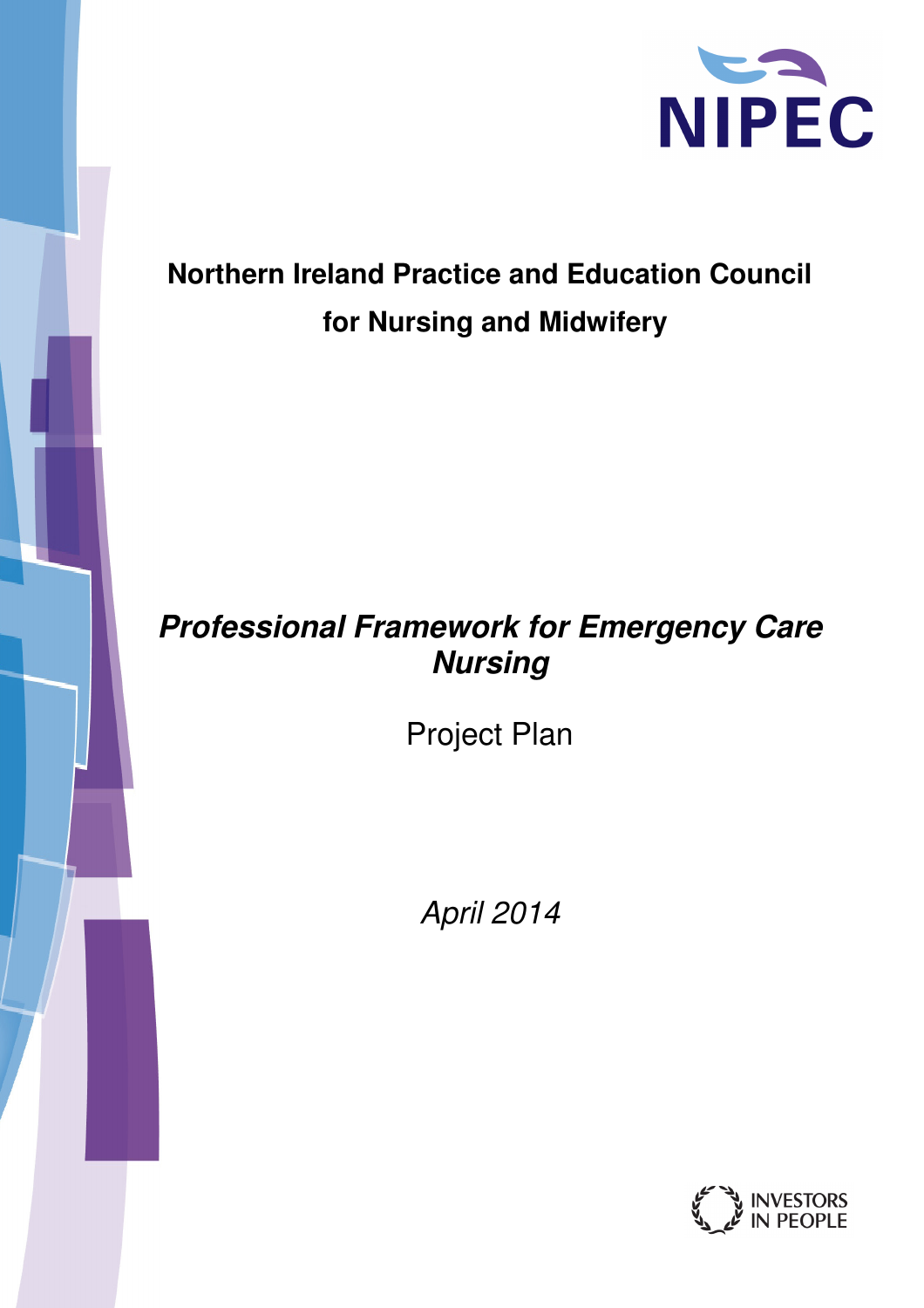#### **1.0 Introduction**

1.1 NIPEC has been asked by the Chief Nursing Officer (CNO) to take forward a workstream to further the professional development of the Emergency Care Nursing Workforce in Northern Ireland

#### **2.0 Background**

- 2.1 Within Northern Ireland all Health and Social Care (HSC) organisations have undergone significant change over the past decade. Reconfiguration of service delivery and the implications of strategic policies such as Transforming Your Care (DHSSPS, 2011) which is driving the transition of service delivery from predominantly hospital based care to community settings have placed an increased demand on Emergency Departments  $(ED)^1$ . The total number of attendances at Emergency Departments in Northern Ireland is estatimed at approximately 715,000 per year. Across HSC Trusts, the total number of attendances per 1,000 of the population varies from 525.7 in the Belfast HSC Trust compared to 286.5 in the Northern HSC Trust (DHSSPSNI, 2014). Patients attending the ED increasingly have more complex needs, present with a range of medical comorbidities resulting in a higher dependence on nursing staff.
- 2.2 In addition, advances in medical technology, increasing public demands for high quality services, alongside a reduction of Junior Doctors hours and the impact of the European Working Time Directives have seen a significant change in how emergency care is delivered within EDs. Emergency nurses have been instrumental to ensuring these changes have been implemented, taking on extended roles in the care and treatment of patients and assuming greater autonomy, particularly in the assessment, diagnosis and management of minor illnesses and traumas. This has enabled the

 $\overline{a}$ 

<sup>&</sup>lt;sup>1</sup> Emergency Departments includes minor injuries Level 1 2 & 3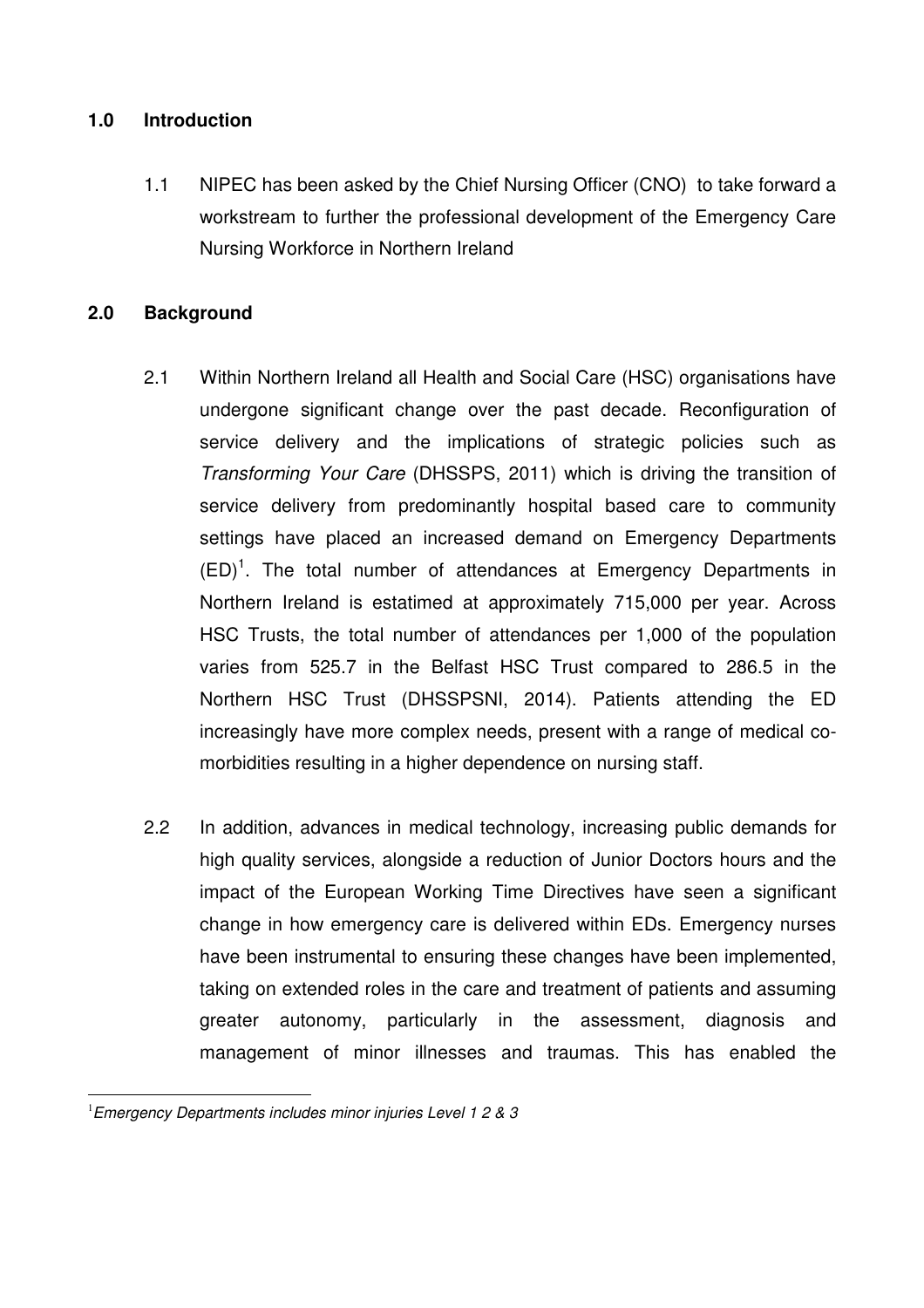development of services and the proliferation of nursing roles within the Emergency Care settings such as; Advanced Nurse Practitioners (ANPs), Emergency Nurse Practitioners (ENPs), and the development of urgent care centres and minor injuries units.

- 2.3 These are exciting times for Nurses working in Emergency Departments who are increasingly recognised for the contribution they can make to care delivery. Numerous studies have demonstrated that, nurses working at ENP and ANP levels can provide high quality care for patients presenting to EDs, and that this care is associated with high levels of patient satisfaction (Cooper et al 2002, Bache 2001, College of Emergency Medicine 2005).
- 2.4 Recent RQIA reports and media attention have highlighted the need to ensure that Emergency nurses are working within their competency levels. In light of this fact, there is therefore a need to review the roles of all nursing staff delivering care in Emergency care settings.
- 2.5 In May 2013, the Royal College of Nursing in Northern Ireland hosted a meeting of the Emergency Nursing Network at which numerous areas of concerns were identified in relation to Emergency Department Nursing including; the lack of a clear career pathway for Emergency Department nurses, lack of a regionally-agreed training and development plan, significant issues for Emergency Department nurse in accessing relevant training and development due to the increased workload and inadequate staffing levels to name but a few.
- 2.6 In December 2103 the Emergency Nurses Network (ENN) and members of the Emergency Care Network met with Chief Nursing Officer to present a paper identifying these concerns. At an Emergency Care Summit hosted by RCN Feb 2014 CNO gave a commitment to take forward work to address these concerns and asked NIPEC to work with the ENN to progress this work stream.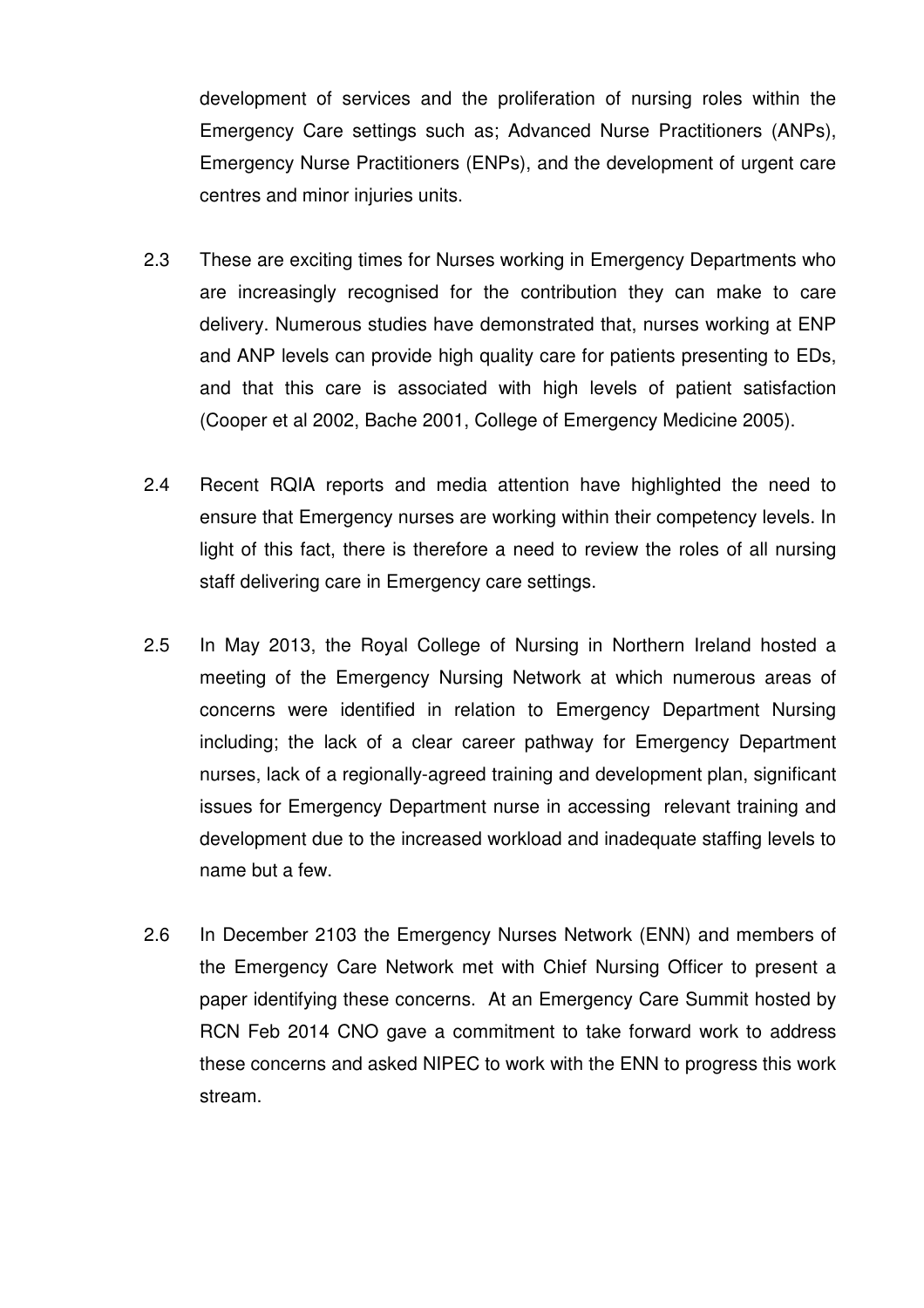- 2.7 It is not anticipated that this work stream will not undertake a staffing level review as this is being addressed in Phase 2 of the Delivering Care Project. There are also a number of ongoing NIPEC work streams in addition to the Delivering Care Project, which will have an impact on this project including:
	- Career Pathway for Nursing and Midwifery Framework
	- Advanced Nursing Practice Framework
	- Development of Health Care Support Worker Roles
	- Delivering Care: A Northern Ireland Framework for Nursing and Midwifery Normative Staffing Ranges to support Person Centred Care

It is anticipated the outputs from these Projects will compliment and support this work stream

#### **3.0 Aim and Objectives**

This initiative aims to develop a model to support the organisation of the nursing workforce to enable the delivery of safe, effective person centred nursing care within Emergency Departments in the five HSC Trusts across Northern Ireland.

The objectives are as follows:

Examine the current model of the organisation of the nursing workforce within Emergency Departments. This will include the identification and review of the:

- current nursing workforce structures including nursing governance arrangements
- current career pathways for nursing including CPD innovations and learning opportunities
- inter-professional infrastructure supports and processes which facilitate the development of the profession
- infrastructure supports and processes which contribute to the delivery of safe, effective and person centred nursing care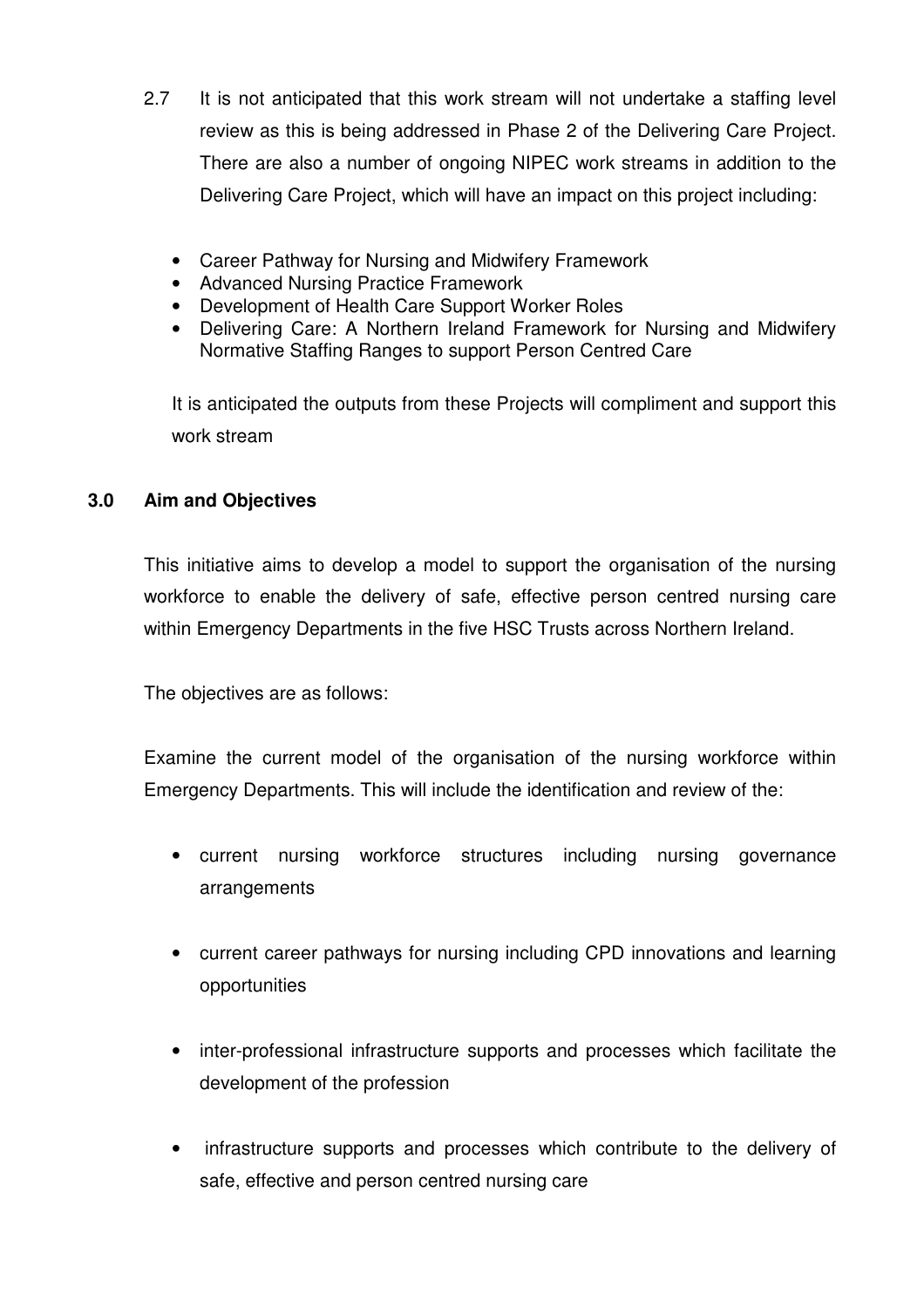Agree a model to support the organisation of the nursing workforce which will propose a workforce structure, career pathway, professional infrastructure and processes, administrative/clerical, and other supports to ensure the optimal use of the nursing contribution within Emergency Departments.

Prepare a final report including recommendations for implementation and submit to the Chief Nursing Officer DHSSPS.

#### **4.0 Methodology Overview**

An overview of the methodology to be employed is presented below:

- NIPEC will establish a steering group chaired by the Chair of the Emergency Care Nurse Network and comprise representation from the following organisations: Emergency Care Nursing Network, HSC Trusts, Public Health Agency, Patient and Client Council, DHSSPS, Royal College of Nursing, Queen's University Belfast, University of Ulster and Clinical Education Centre.
- NIPEC will establish any necessary sub groups which will report to the Steering Group
- NIPEC will ensure that a review of relevant literature is undertaken to support the project
- Any necessary tools to gather relevant data will be developed and agreed by the Steering Group
- Arrangements will be put in place to ensure close effective liaison with other relevant current NIPEC work-streams
- The organisational model will be published by NIPEC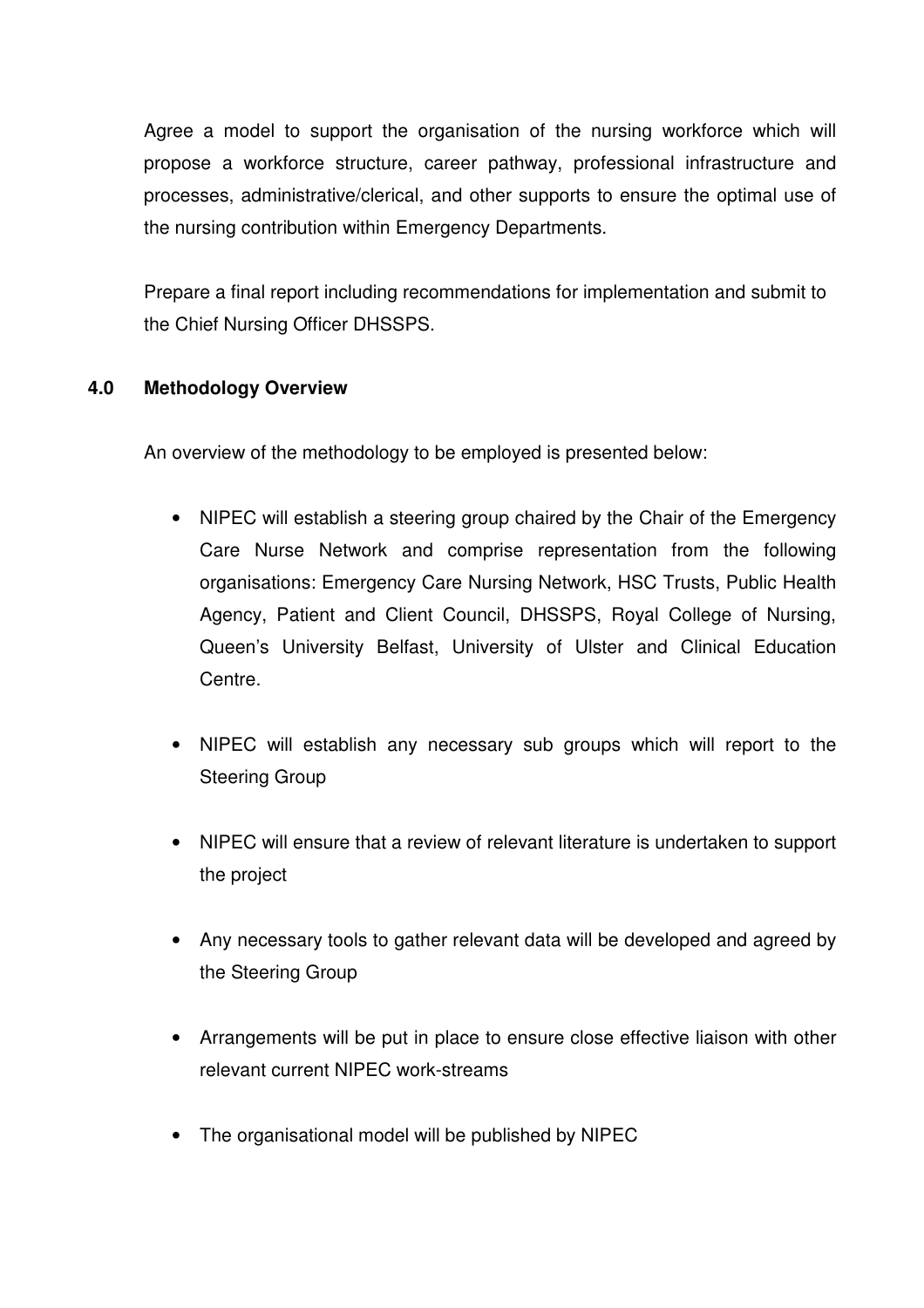• Evaluation of project management processes will be completed by NIPEC at the end of the initiative.

#### **5.0 Scope of the Project**

This Project will be completed over a twelve month period. The overall Project will be led by one of NIPEC's Senior Professional Officers (SPO) with specific associated work streams and relevant working groups being led by other SPOs as appropriate.

#### **6.0 Resources**

- 6.1 NIPEC will provide project management and administrative support to ensure the delivery of the Project.
- 6.2 Any additional support required will be discussed and agreed by NIPEC's business team.

#### **7.0 Dissemination and Implementation**

- 7.1 Communication and consultation processes will be ongoing throughout the project using various mechanisms including the NIPEC website and news bulletin, along with utilisation of key stakeholders' communication mechanisms. This will reflect the progress of the project and encourage individuals' to contribute to and participate in the project at various stages.
- 7.2 On completion, the project will be summarised in a Final Report which will be submitted along with a proposed implementation plan to the Chief Nursing Officer DHSSPS. These documents will be available on NIPEC's website.

#### **8.0 Project Screening Assessment**

 8.1 To ensure NIPEC and its stakeholders are meeting its legal obligations in relation to Equality, Personal and Public Involvement and Governance,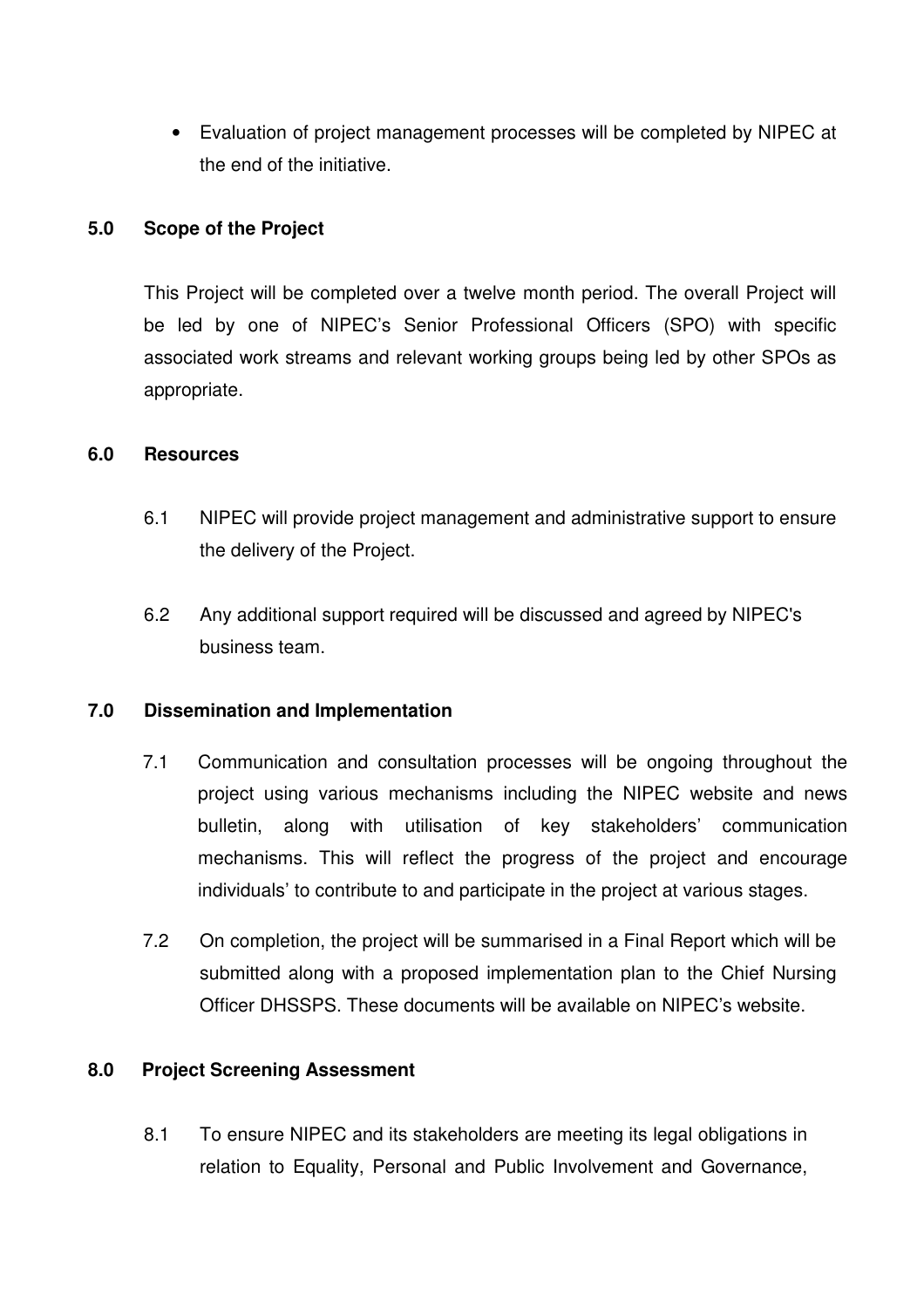the project plan, its aims, objectives and proposed outcomes have been screened for any issues relating to the following areas:

- Risk Management
- Equality and Human Rights
- Privacy Impact Assessment
- Personal Public Involvement
- 8.2 A summary of these considerations and any action required is documented in Appendix Two.

#### **9.0 Evaluation**

- 9.1 Ongoing evaluation of the management of the project will be conducted through NIPEC and will ultimately feed into the progress and outcomes of the project. This evaluation will address the achievements of the objectives outlined in the project plan and the project management process.
- 9.2 The final project report will include a record of the project management and evaluation processes.

#### **10.0 Equality and Governance Screening**

To ensure NIPEC and its stakeholders are meeting its legal obligations and responsibilities under various Equality and Governance areas, the project plan, its aims and objectives and outcomes have been examined and screened for any issues relating to the following areas:

- Risk Management
- Equality and Human Rights
- Privacy Impact Assessment (PIA)
- Personal Public Involvement (PPI)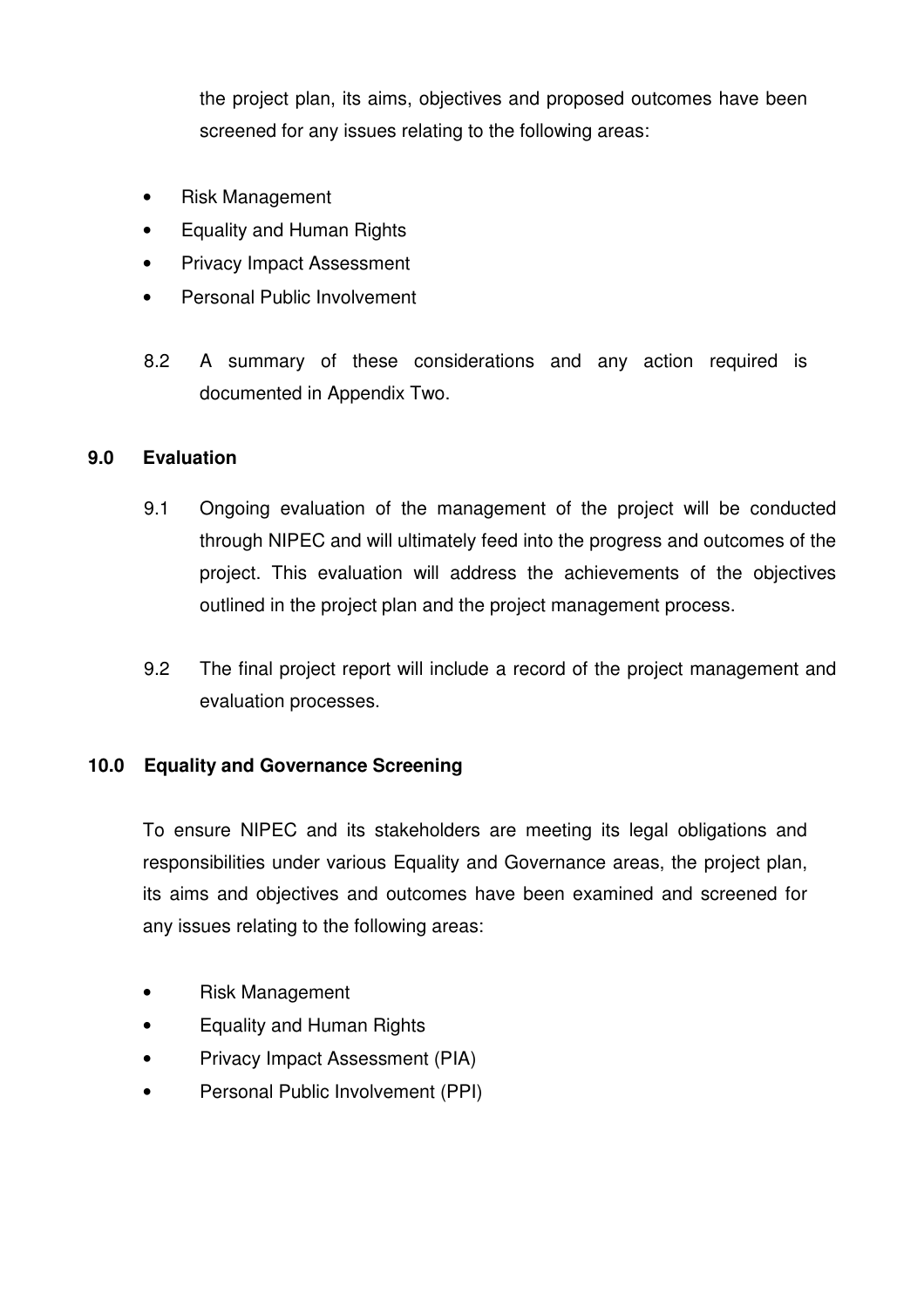#### **11.0 References**

 Bache, J (2001) Establishing an emergency nurse practitioner service. Emergency Medicine Journal; 18: 186-189

 Cooper, M. A., Lindsay, G. M., Kinn, S. Swann, I.J. (2002) Evaluating Emergency Nurse Practitioner services; a randomized controlled trial. Journal of Advanced Nursing, 40: 721-730.

 DHSSPS (2011) Transforming Your Care: A Review of Health and Social Care in Northern Ireland. Belfast: DHSSPS

DHSSPS (2014) http://www.dhsspsni.gov.uk/index/stats\_research/hospitalstats.htm;

Way Ahead (2005) The College of Emergency Medicine, London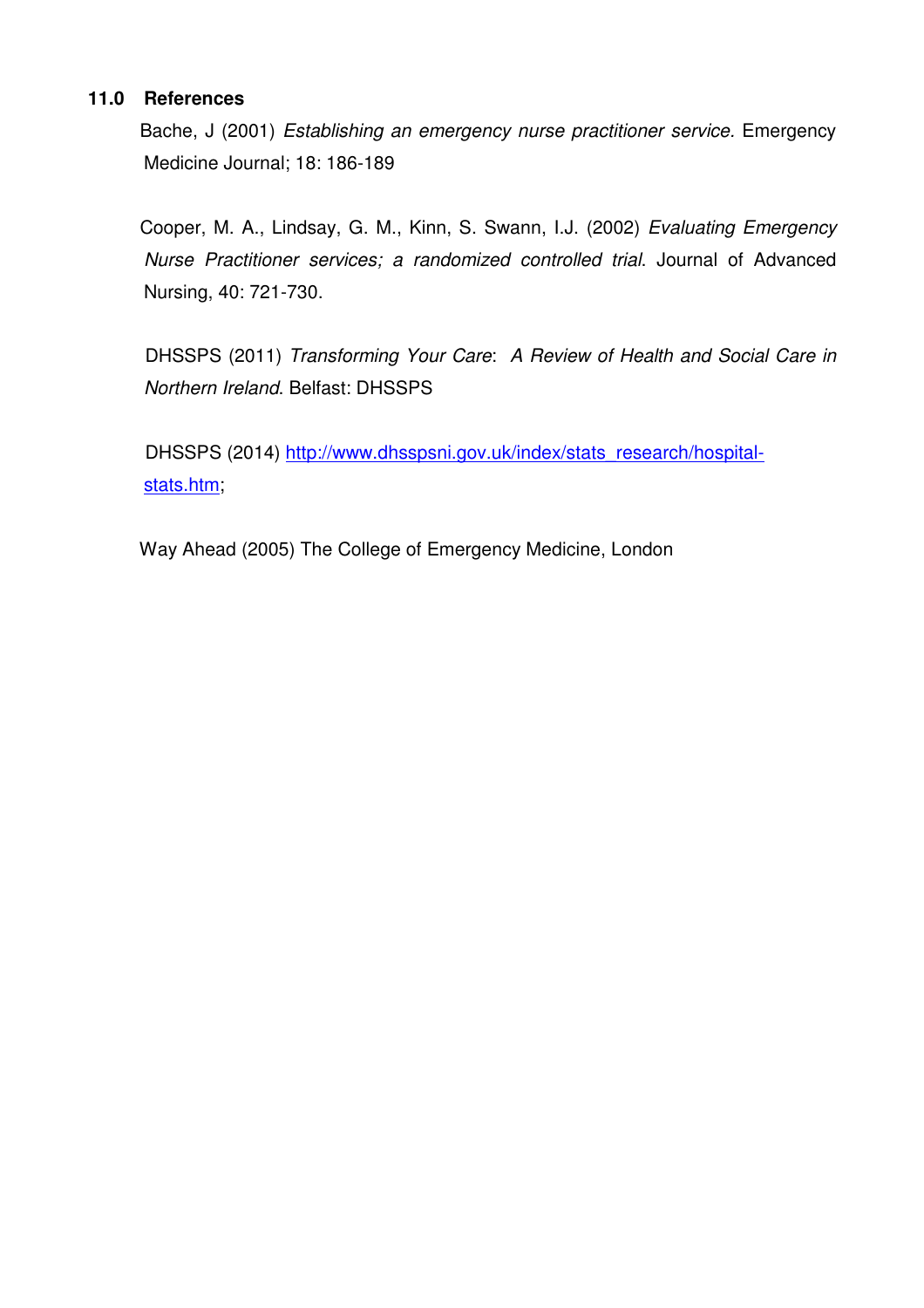## **Appendix A**

## **Outcome of Equality and Governance Screening**

| <b>Area</b>                      |                                                        | <b>Comments</b> |  |  |
|----------------------------------|--------------------------------------------------------|-----------------|--|--|
| <b>Risk Management questions</b> |                                                        |                 |  |  |
|                                  | Have any risks been identified?                        |                 |  |  |
|                                  | What is the potential impact of these?                 |                 |  |  |
|                                  | How can these be mitigated or have                     |                 |  |  |
|                                  | alternatives options been identified which             |                 |  |  |
|                                  | would have a lower risk outcome?                       |                 |  |  |
|                                  | Where negative impacts are unavoidable, has            |                 |  |  |
|                                  | clarity been given to the business need that           |                 |  |  |
|                                  | justifies them?                                        |                 |  |  |
|                                  | <b>Equality and Human Rights questions</b>             |                 |  |  |
|                                  | What is the likely impact on equality of               |                 |  |  |
|                                  | opportunity for those affected by this policy for      |                 |  |  |
|                                  | each of the Section 75 equality categories             |                 |  |  |
|                                  | (minor/major/none)?                                    |                 |  |  |
|                                  | Are there opportunities to better promote equality     |                 |  |  |
|                                  | of opportunity for people within the Section 75        |                 |  |  |
|                                  | equality categories?                                   |                 |  |  |
|                                  | To what extent is the policy likely to impact on       |                 |  |  |
|                                  | good relations between people of a different           |                 |  |  |
|                                  | religious belief, political opinion or racial group    |                 |  |  |
|                                  | (minor/major/none)?                                    |                 |  |  |
|                                  | Are there opportunities to better promote good         |                 |  |  |
|                                  | relations between people of a different religious      |                 |  |  |
|                                  | belief, political opinion or racial group?             |                 |  |  |
|                                  |                                                        |                 |  |  |
|                                  | <b>NB</b> – please refer to NIPEC's Equality Screening |                 |  |  |
|                                  | Policy and Screening Templates to assist in            |                 |  |  |
|                                  | considering equality and human rights                  |                 |  |  |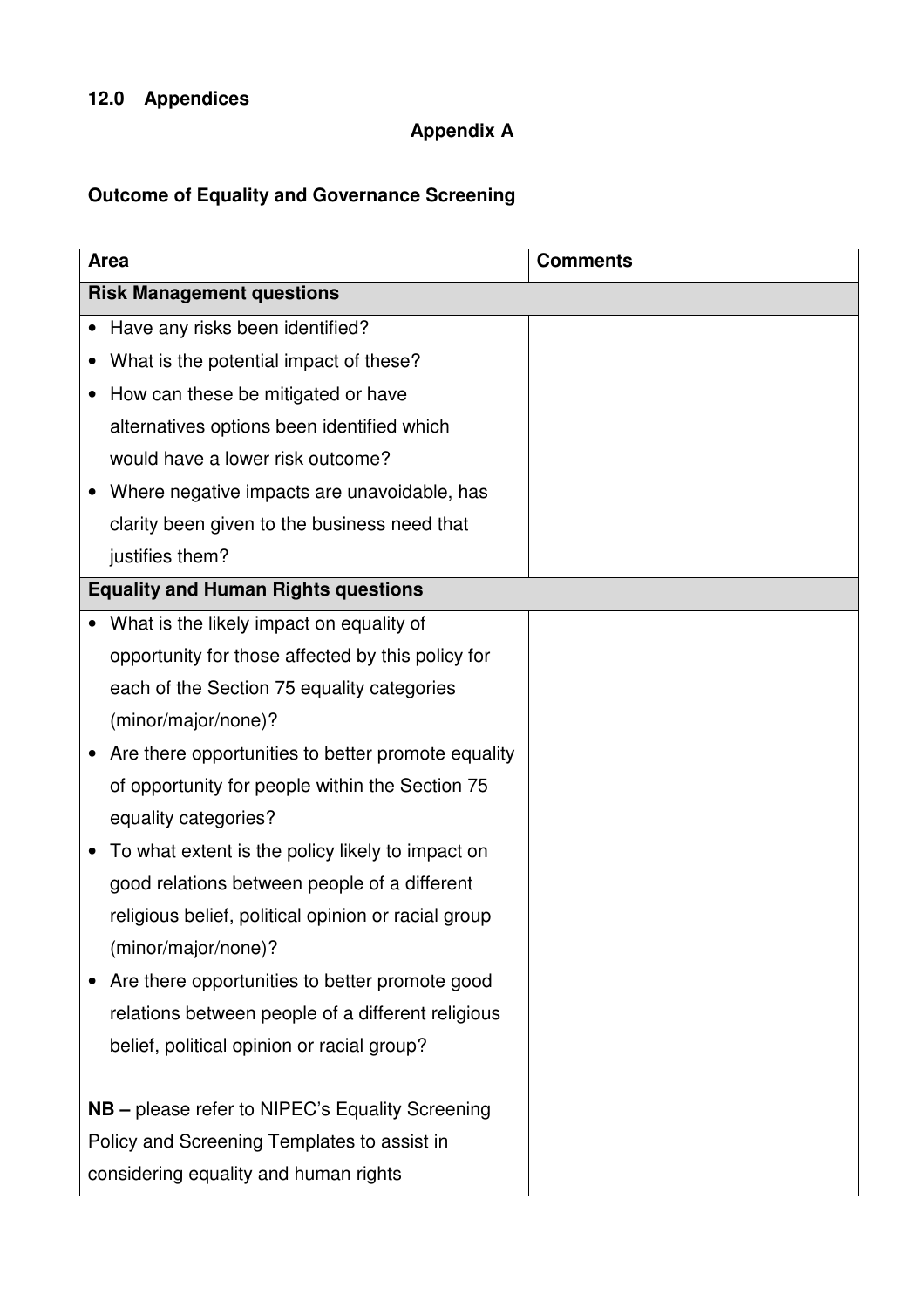|                                                        | <b>Privacy Impact Assessment (PIA) questions</b>         |  |  |  |
|--------------------------------------------------------|----------------------------------------------------------|--|--|--|
|                                                        | Will the project use personal information and/or         |  |  |  |
|                                                        | pose genuine risks to the privacy of the                 |  |  |  |
|                                                        | individual?                                              |  |  |  |
|                                                        | Will the project result in a change of law, the use      |  |  |  |
|                                                        | of new and intrusive technology or the use of            |  |  |  |
|                                                        | private or sensitive information, originally             |  |  |  |
|                                                        | collected for a limited purpose, to be reused in a       |  |  |  |
|                                                        | new and unexpected way?                                  |  |  |  |
| <b>Personal and Public Involvement (PPI) questions</b> |                                                          |  |  |  |
|                                                        | Has a requirement for PPI been identified, and if        |  |  |  |
|                                                        | so, what level of PPI will be required for the           |  |  |  |
|                                                        | project?                                                 |  |  |  |
|                                                        |                                                          |  |  |  |
|                                                        | <b>NB</b> – please refer to and use NIPEC's PPI Decision |  |  |  |
|                                                        | Tree/Algorithm to assist in considering PPI              |  |  |  |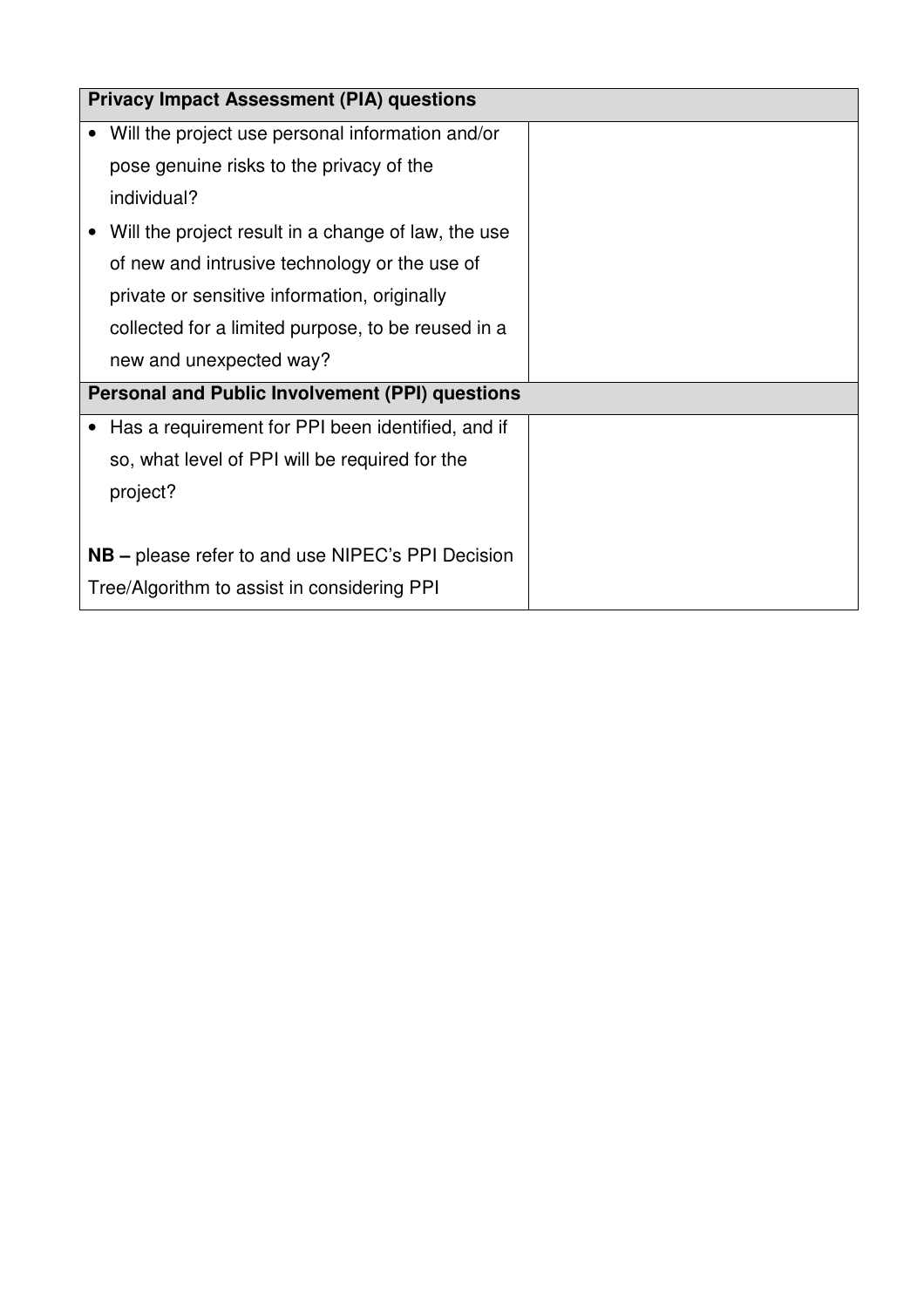

#### **Emergency Department Nursing Workforce Structures Steering Group Membership**

| Organisation                      | <b>Name</b>                   |
|-----------------------------------|-------------------------------|
|                                   |                               |
| Royal College of Nursing          | <b>Linsey Sheerin CHAIR</b>   |
| <b>NIPEC</b>                      | Frances Cannon (Project Lead) |
| <b>Belfast H&amp;SC Trust</b>     | Diane Gillespie               |
|                                   | <b>Geraldine Byers</b>        |
|                                   | <b>Mandy Hawthorne</b>        |
| Northern H&SC Trust               | <b>Helen McNeilly</b>         |
| South Eastern H&SCT Trust         | <b>Jill Fleck</b>             |
|                                   | <b>Roisin Devlin</b>          |
| Southern H&SC Trust               | Mary Burke                    |
| <b>Western H&amp;SC Trust</b>     | <b>Martina Browne</b>         |
|                                   | Kerry Glackin                 |
| <b>Trusts -EDON</b>               | Olive MacLeod NT              |
| -ADON                             | Moira Mannion BT and          |
|                                   | <b>Sharon McRoberts SET</b>   |
| -HR                               | Joan Peden                    |
| <b>Clinical Education</b>         | <b>Anne Marie Philips</b>     |
| <b>Centre/Project Officers</b>    |                               |
| <b>DHSSPS</b>                     | Caroline Lee                  |
| <b>Patient Client Council</b>     | Unable to nominate            |
| <b>Public Health Agency</b>       | Siobhan Donald                |
| Royal College of Nursing          | <b>Garrett Martin</b>         |
| <b>Queen's University Belfast</b> | Joanne McMullan               |
| University of Ulster              | Dr Vidar Melby                |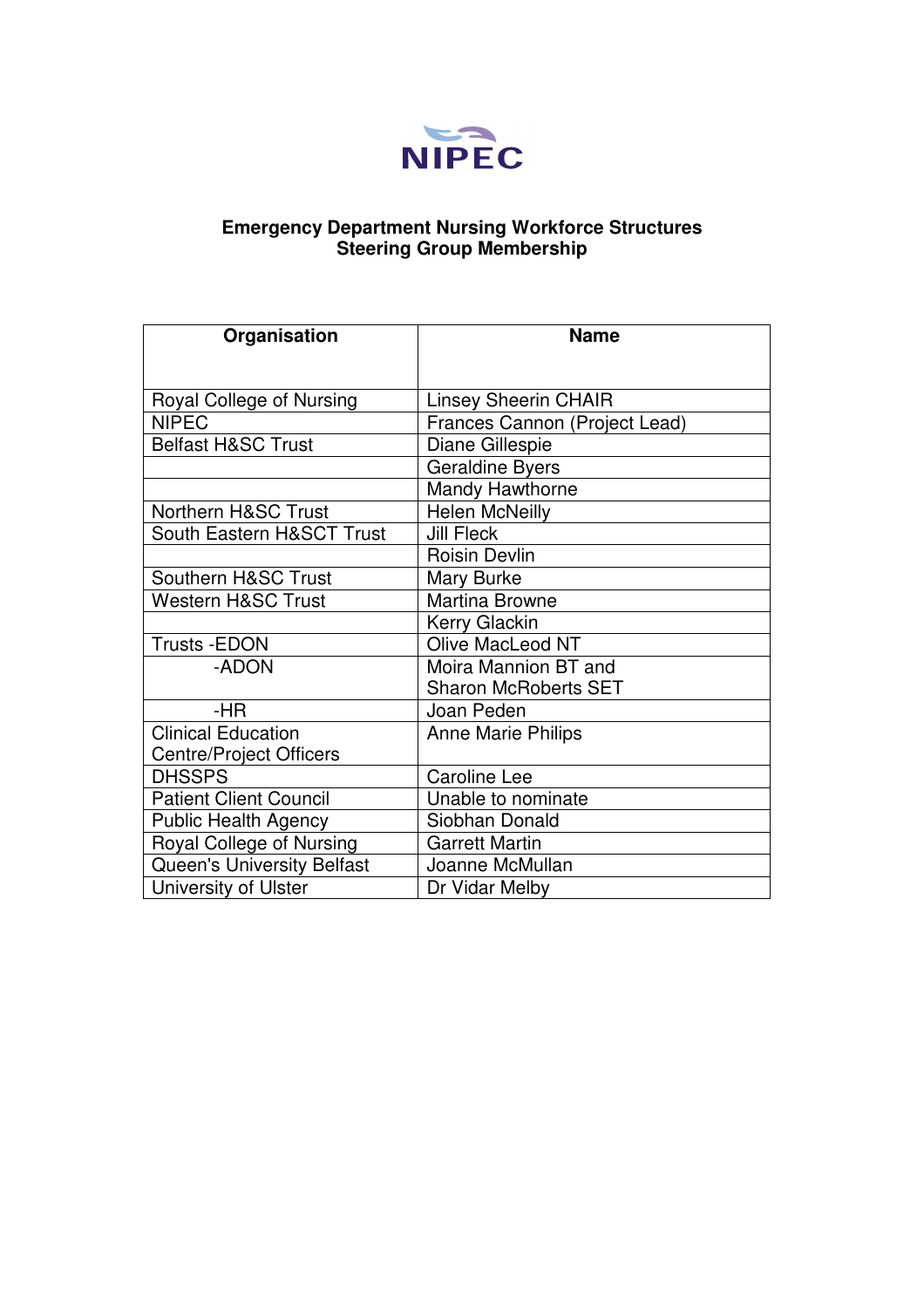#### **Emergency Nursing Care Project Steering Group meeting Terms of Reference**

- 1. To agree the purpose of the project and provide a regional and professional perspective
- 2. To agree a project plan, timescales and methodology for the project
- 3. Provide expertise; oversee the implementation of the project and review of the outcomes
- 4. Ensure communication and dissemination of information relevant to the project within each of the participating organisations/professional groups.
- 5. Contribute to progress reports to all Executive Directors of Nursing (PHA and HSCTs) via the Chief Nursing Officer's Business meetings
- 6. Contribute to a final project report
- 7. Contribute to on-going implementation, monitoring and evaluation of the project outcomes.

Note:

- Membership of the Steering Group is non-transferrable except in exceptional circumstances and with prior agreement of the Chair.
- It is proposed that the Steering Group will meet quarterly over a 12 month period. Additional meetings will be agreed by the members, if and when required.